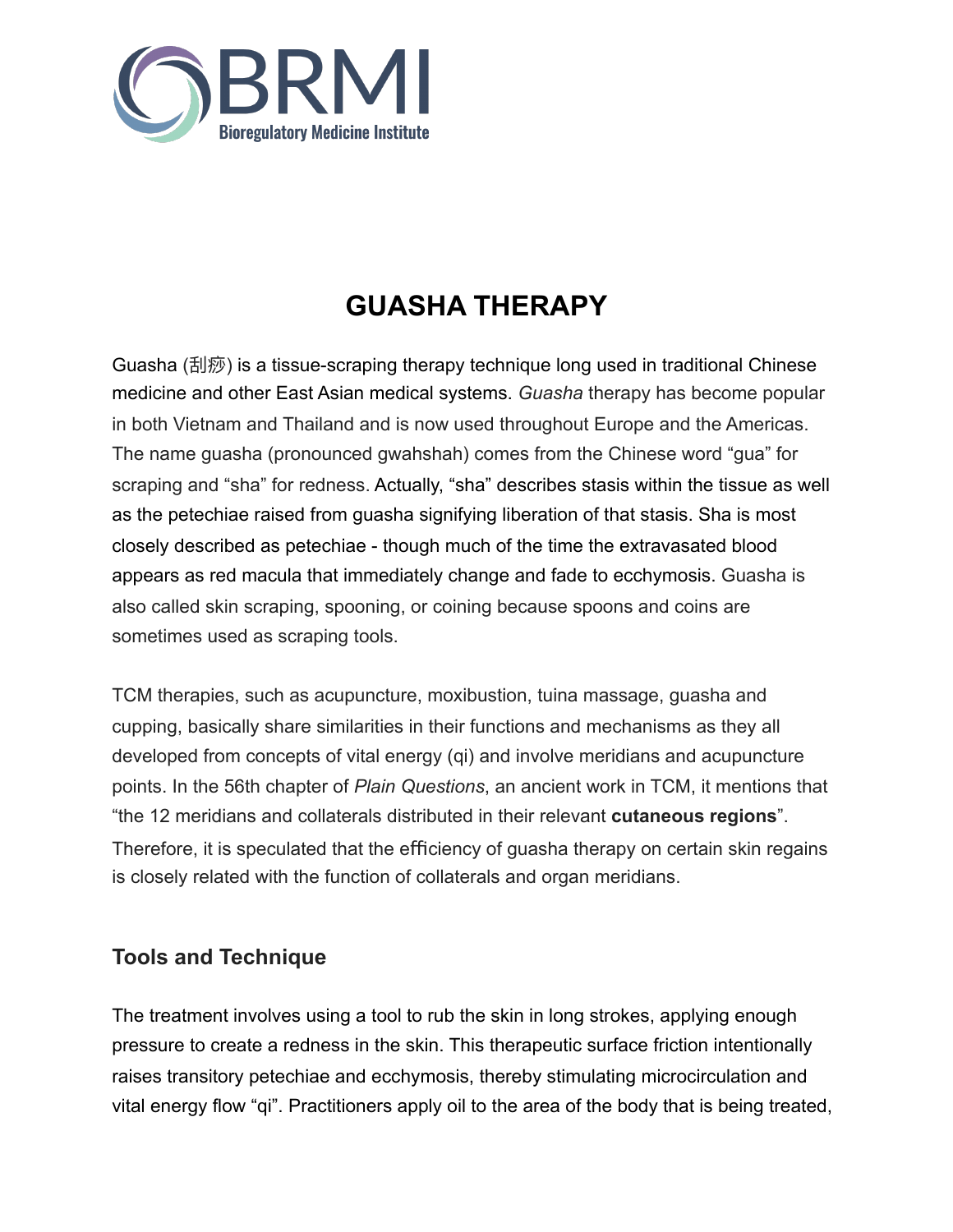allowing the therapist to move the tool across the skin more smoothly. The guasha practitioner presses the tool into the body with smooth, firm strokes in one direction. If guasha is being carried out on the back, or back of the legs, a person may need to lie face-down on a massage table.

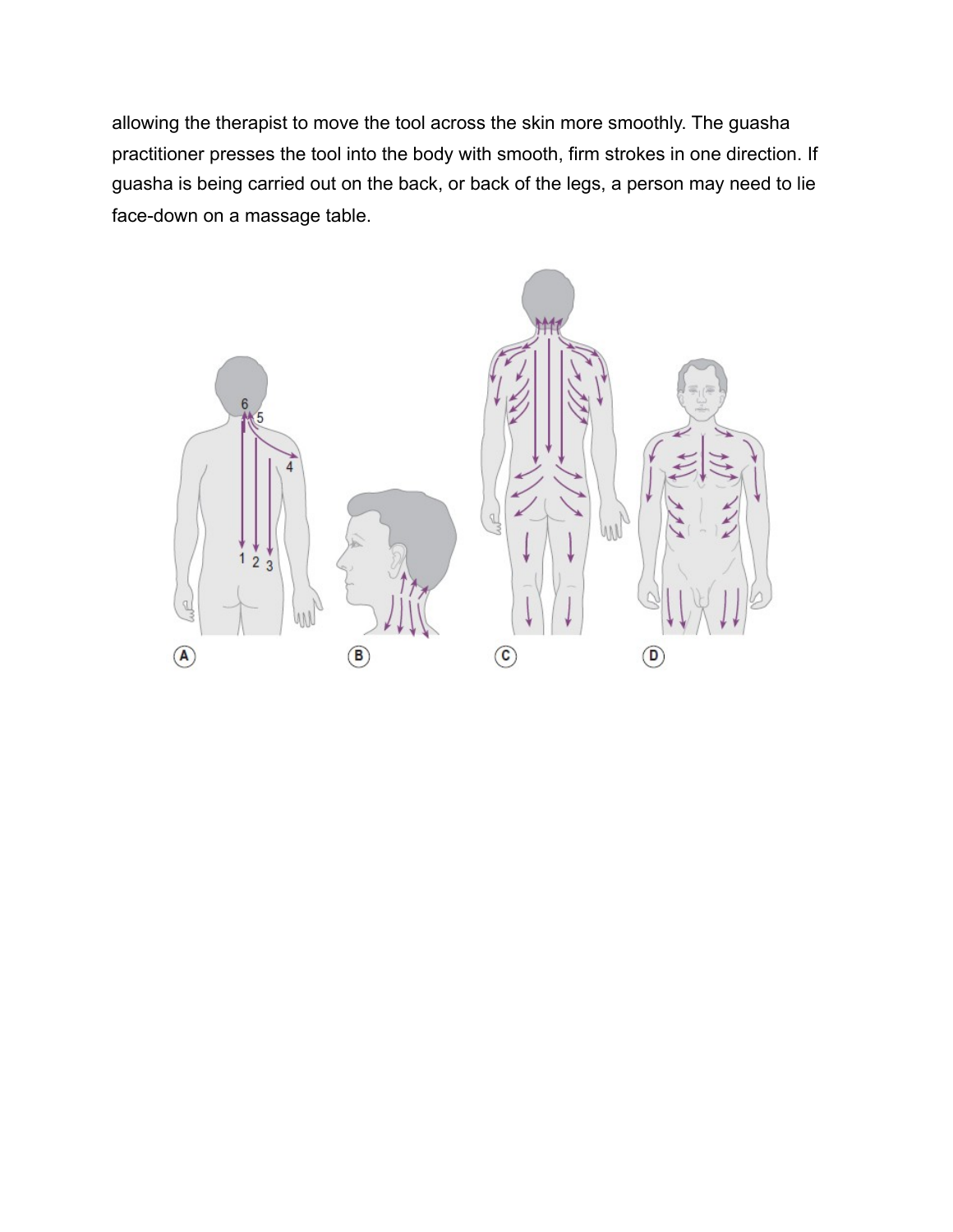

Scraping is performed according to the location of acupuncture points along meridians as described in traditional Chinese medicine.

As an essential technique of traditional East Asian medicine, both in the home and in the clinical setting, tools used to apply guasha vary from a simple Chinese soupspoon, a smooth coin, to instruments fashioned from cow bone, water buffalo horn, jade or stone. The important feature of a guasha tool is that the edge be smooth, not so sharp that the skin breaks but also not too blunt as to cause pain.

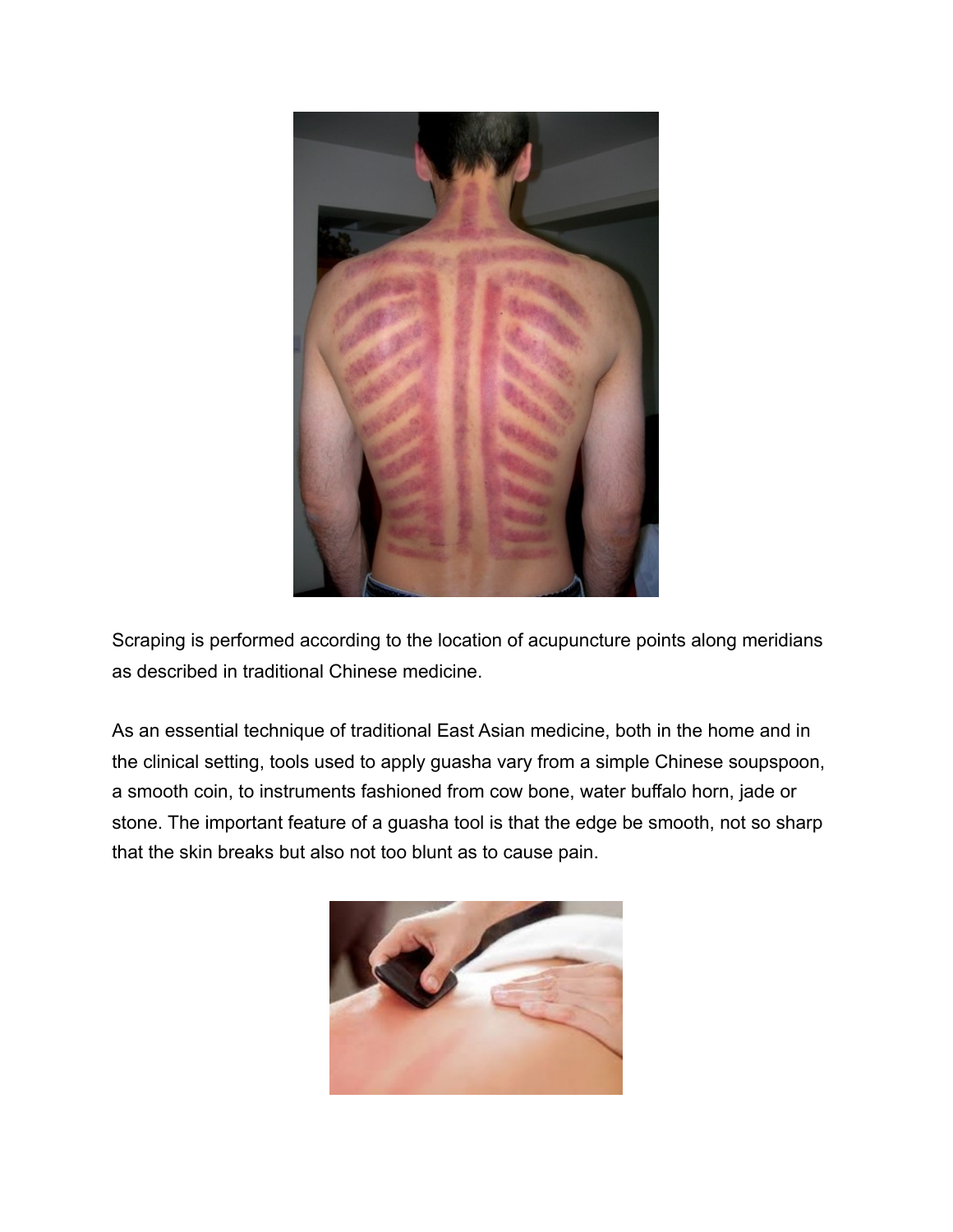Guasha applied to the back begins at the center-line using a smooth round-edged tool that is press-stroked into the flesh enough to contact the fascial layer but not so hard that it causes pain or discomfort. A stroke line is typically 4-6 inches long. Stroking is repeated in one direction until the sha is raised on that stroke line, typically 8-12 strokes. Some articles incorrectly describe application by rubbing back and forth with a coin. This represents a misapplication of technique that could result in abrasion and not the therapeutic petechiae sought. Sha petechiae fill the stroke line area as stroking proceeds. Stroking stops when all the sha is expressed as petechiae or macula at the stroke line, before producing ecchymosis, which occurs naturally as petechiae begin to fade and blend. Guasha stroking is then continued at the next stroke line directly adjacent to the one before. This goes on until the area to be treated is covered.



#### **Indications**

Guasha is most often used for musculoskeletal disorders, especially to relieve muscle and joint pain. In traditional Chinese medicine it is commonly used for back pain, neck pain, connective tissue disorders, neuralgia and migraine headaches. Guasha has also been used to benefit the immune system. It is very effective to break up scar tissue and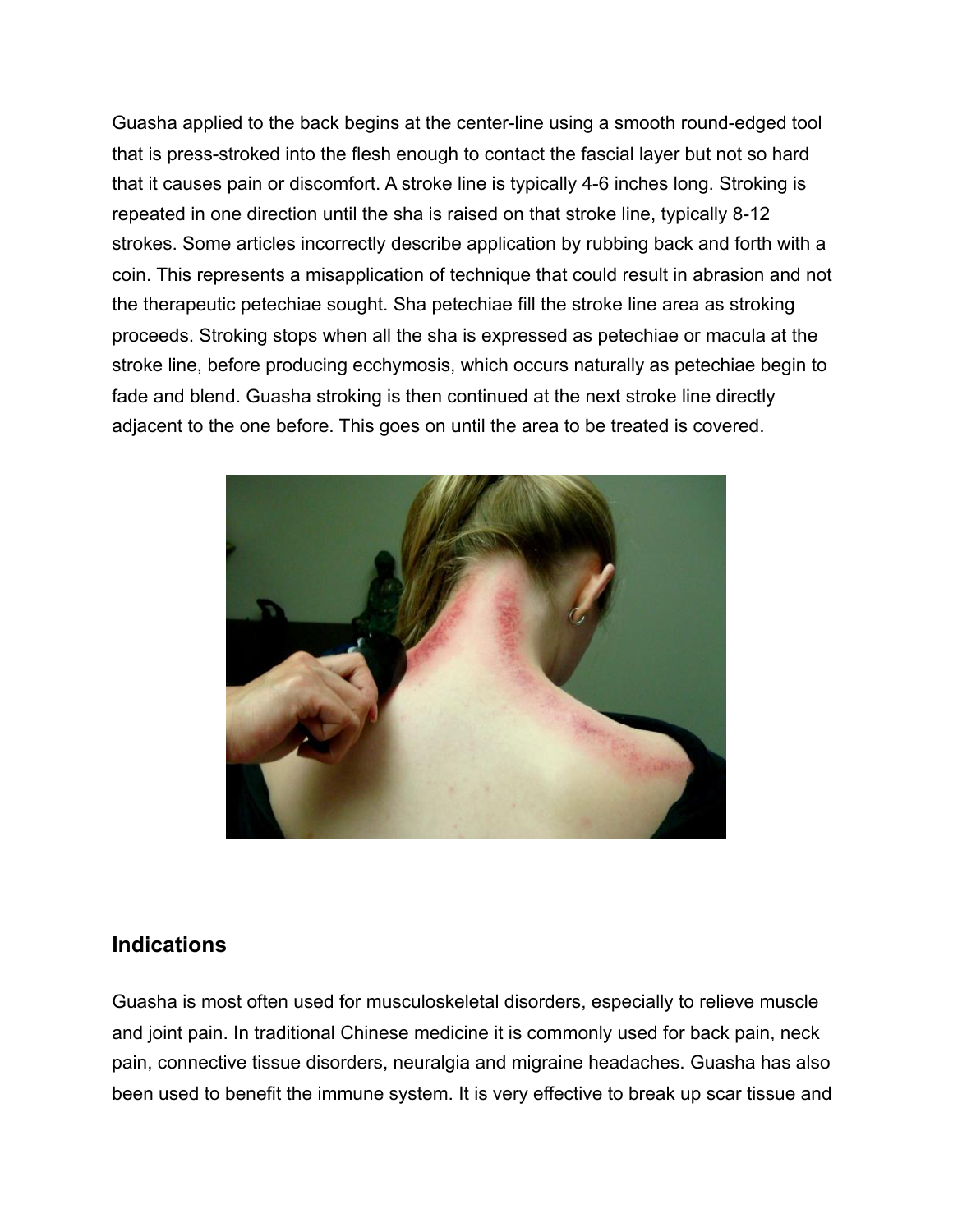connective tissue adhesions. Thus, it can assist in improving circulation to connective tissues thereby improving movement in the joints.

Guasha is used to treat a range of illnesses and disorders, but research has only been carried out on a small number of specific medical conditions. There have been a few international studies showing the beneficial effects of guasha treatment on microcirculation, lymphatic stasis and pain management. The following are a few of the more recent studies.

## **Research**

A 2007 study was conducted at the Department of Nephrology, Unit of Circulation Research, University Hospital of Essen, Germany in which Laser Doppler imaging was used to make sequential measurements of the microcirculation of surface tissue before and after *Gua Sha* treatment in 11 healthy subjects.1 It was shown that *Gua Sha increases microcirculation local to a treated area, and that increase in circulation may play a role in local and distal decrease in myalgia (muscle pain). Decrease in myalgia at sites distal to a treated area is not due to distal increase in microcirculation. There is an unidentified pain-relieving biomechanism associated with Gua Sha.*

A 2010 Chinese study was conducted on 54 postpartum women at a medical teaching hospital to compare the effects of two breast-care methods - guasha therapy administered to the experimental group, and traditional breast care (i.e., massage and heat therapy) administered to the control group.2 This trial included postpartum breastfeeding women who had an uncomplicated delivery and who were experiencing breast engorgement problems. The guasha protocol selected appropriate acupoint positions, which included ST16, ST18, SP17, and CV17. Each position was lightly scraped seven times in two cycles. For the control group, they used hot packs and massage for 20 min in accordance with recommendations given in an obstetrical technique text book. The researchers concluded that "the guasha group showed improvements in symptoms that were significantly better than improvements perceived by the control group." And further stated that *Guasha therapy improves mastitis, with its ability to relieve breast engorgement but also has the advantage that it can be used*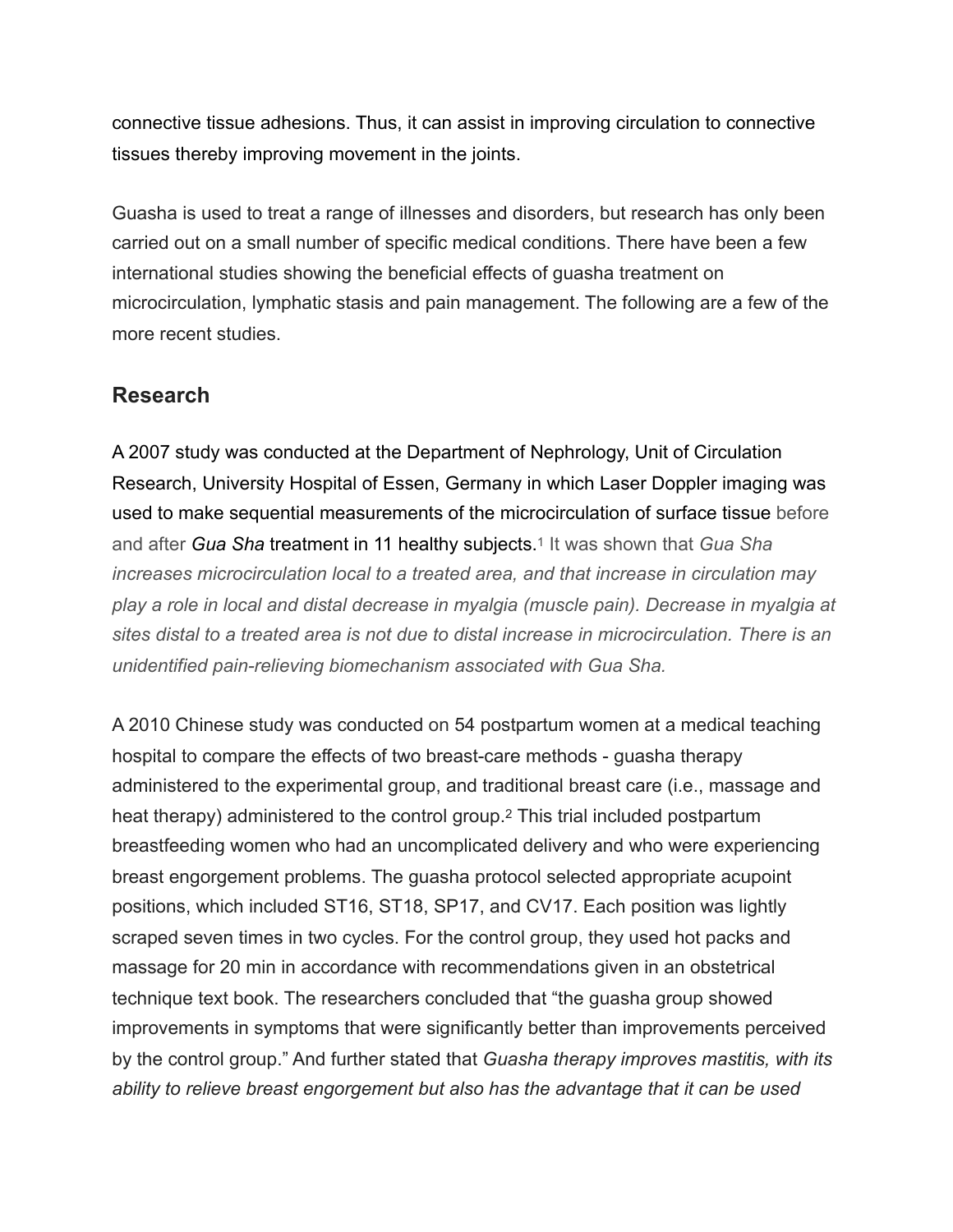*while letting the baby suck the breast, which helps to remove annoying factors that disrupt breastfeeding. With the removal of these factors, breastfeeding can be expected to become easier and hence improve the health of both mothers and babies."*

*A 2011* study was conducted in Kliniken Essen-Mitte, Academic Teaching Hospital of the University Duisburg-Essen, Germany to investigate the effectiveness of guasha in the symptomatic treatment of chronic neck pain.3 Forty-eight subjects were recruited into the trial, randomized into guasha or control groups, and followed up for 7 days. Guasha patients were treated once with guasha, while control patients were treated with a local thermal heat pad. Neck pain severity after 1 week improved significantly better in the guasha group compared with the control group. Significant treatment effects were also found for pain at motion and dimensions of quality-of-life. The treatment was safe and well tolerated. The researchers concluded *a single treatment of guasha significantly decreased pain intensity and improved disability for up to 1 week in patients with chronic neck pain as compared with patients receiving thermal therapy. Guasha is safe, simple to apply, and inexpensive. The effects of this treatment and its related mechanisms should be further investigated in randomized trials of longer duration using other or similar treatments as controls.*

In 2012, a study published in the *American Journal of Chinese Medicine* evaluated the effects of guasha therapy on the pain ratings and pressure pain thresholds of patients with chronic neck pain and chronic low back pain.<sup>4</sup> A total of 40 patients were randomized to either a treatment group or a waiting list control group. Patients in both the chronic neck pain and chronic low back pain treatment groups reported pain reduction and improved health status from their one guasha treatment, as compared to the waiting list group. The researchers concluded that *the results suggest that guasha may be an effective treatment for patients with chronic neck and low back pain.*

Another 2012 study conducted at the China Academy of Chinese Medical Sciences in Beijing evaluated the therapeutic effects of guasha by investigating the changes of temperature and local blood perfusion volume in healthy subjects after scraping stimulation.5 This was designed to explore the mechanism of guasha scraping stimulation on microcirculation and energy metabolism. Twenty-three health subjects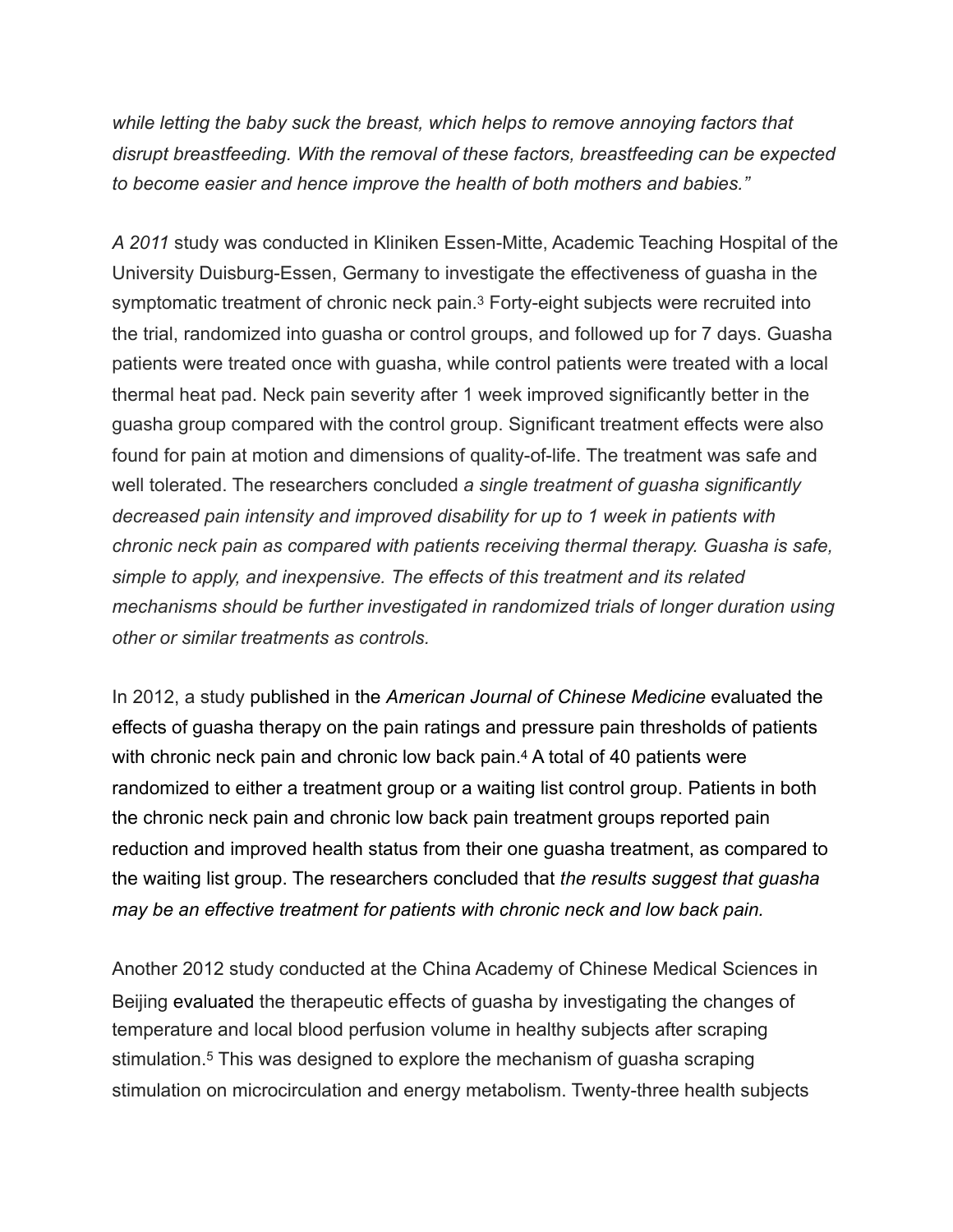were included in this study. Local blood perfusion volume and body surface temperature was detected at 5 min before scraping stimulation, 0, 15, 30, 60 and 90 minutes after scraping using a laser doppler imager and infrared thermograph. Significant increase was noted in the blood perfusion volume in the scraping area within 90 minutes compared to the baseline level and non-scraping area. Compared with non-scraping area, an increase of body temperature with an average of 1◦ C was observed after scraping stimulation. The researchers concluded that *scraping can significantly improve the blood perfusion volume and increase the temperature in the scraping area, promoting the local blood circulation and energy metabolism.* 

A 2014 study conducted at Khon Kaen University in Thailand investigated the immediate effects of guasha therapy on pressure pain threshold, pain intensity and cervical range of motion in the 60 subjects who use a computer regularly and experienced neck pain and shoulder pain associated with myofascial trigger points.<sup>6</sup> The subjects were randomized into one of the two groups; guasha therapy and sham ultrasound. The results showed that the guasha group had significant reduction in pain compared to the sham group. Moreover, improvement in cervical range of motion among the subjects receiving guasha was significantly greater than the sham ultrasound group. It was concluded that *guasha therapy can reduce pain, and improve cervical range of motion in people who have neck pain and shoulder pain associated with myofascial trigger points.* 

A 2015 study published in *Evidence-Based Complementary and Alternative Medicine* explored the effects of guasha on heart rate variability (HRV) between healthy volunteers under normal conditions and weightlifters after training sessions.7 Ten healthy male volunteers under normal conditions and 15 male weightlifters after weightlifting training sessions were recruited into two groups. Electrocardiography was recorded before and immediately after 20-minute guasha. HRV was calculated in both the time domain and the frequency domain. The researchers concluded that *guasha therapy facilitates the parasympathetic nervous activity and modulates the balance between parasympathetic and sympathetic activities in both healthy men under normal condition and weightlifters after training sessions as indicated.*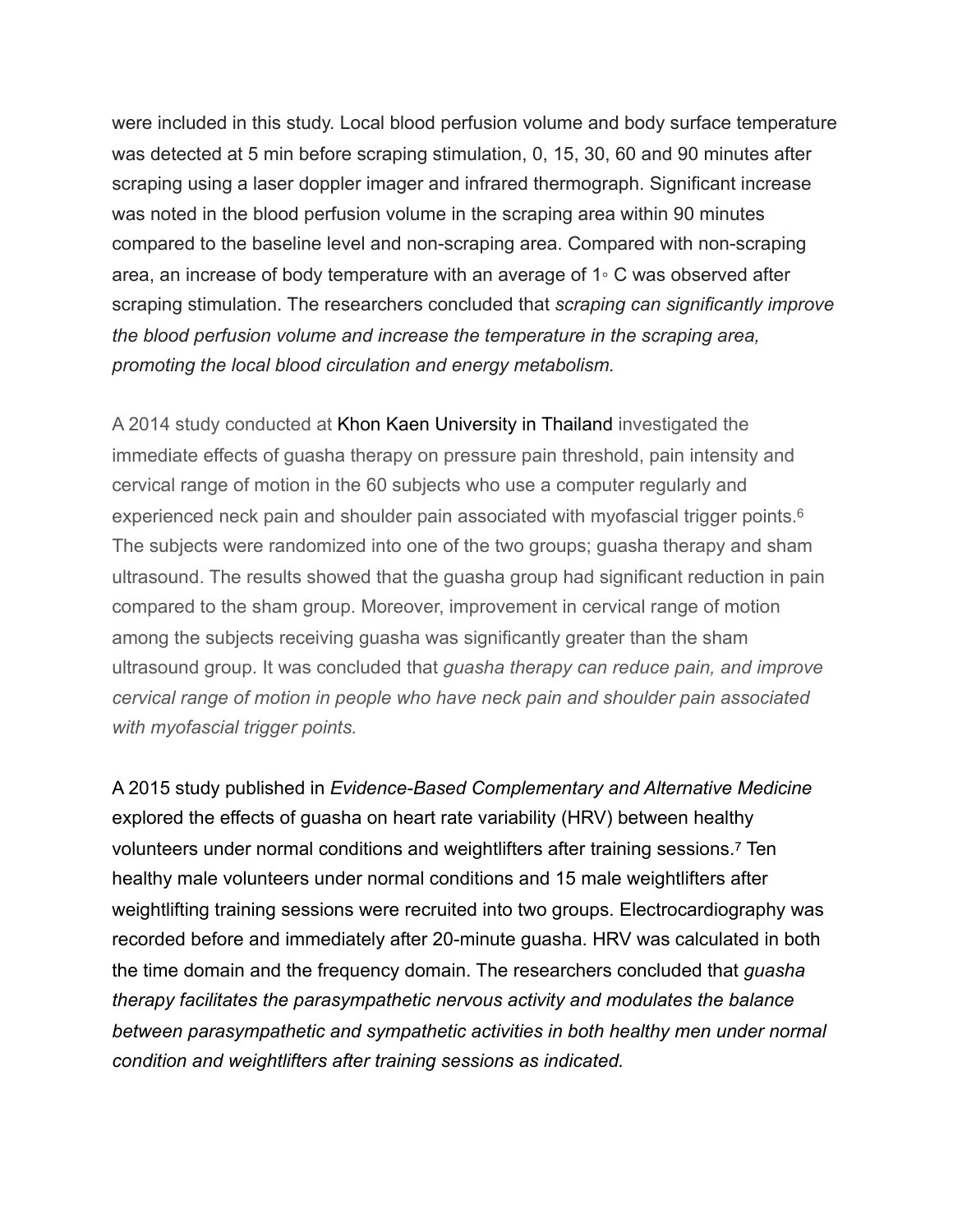### **Side Effects and Risks**

Guasha therapy is unlikely to have any serious side effects, but it can be somewhat painful for some people. A person who plans to have guasha should make sure that they go to an experienced practitioner. Guasha causes tiny blood vessels near the surface of the skin called capillaries to burst. This creates the distinctive red or purple bruises, known as "sha". The bruises usually take a few days or a week to heal and sometimes can be tender while healing. Applying an ice pack can help to reduce inflammation and ease any pain.

Guasha is contraindicated over any area that has been recently traumatized, fractured, contused, broken, scratched or burned. Guasha practitioners should not break the skin during treatment, but there is a risk it could happen. Broken skin increases the possibility of infection, so a guasha practitioner should always sterilize their tools between treatments. Lastly, be aware that guasha marks are sometimes reported to authorities by teachers and neighbors and misinterpreted as abuse.

Research into biomechanisms and effectiveness supports traditional use of Guasha and piques interest in its relevance in the modern clinical setting.

#### **Books**

For more information and instructions on how to apply guasha:

*Gua sha: A Traditional Technique for Modern Practice* by Arya Nielsen

*Gua Sha Scraping Massage Techniques: A Natural Way of Prevention and Treatment Through Traditional Chinese Medicine* by Wu Zhongchao

*The BIG "Little" Gua Sha Book: Learning (and Loving) the Ancient Healing Art of Gua Sha* by [Leta Herman](https://www.barnesandnoble.com/s/%2522Leta%2520Herman%2522%3Bjsessionid=E6A8D43884109664CED28F64E9482A6A.prodny_store01-atgap18?Ntk=P_key_Contributor_List&Ns=P_Sales_Rank&Ntx=mode+matchall), [Jaye McElroy](https://www.barnesandnoble.com/s/%2522Jaye%2520McElroy%2522%3Bjsessionid=E6A8D43884109664CED28F64E9482A6A.prodny_store01-atgap18?Ntk=P_key_Contributor_List&Ns=P_Sales_Rank&Ntx=mode+matchall)

*Guasha: Step-by Step, a Teaching Video* by Arya Nielsen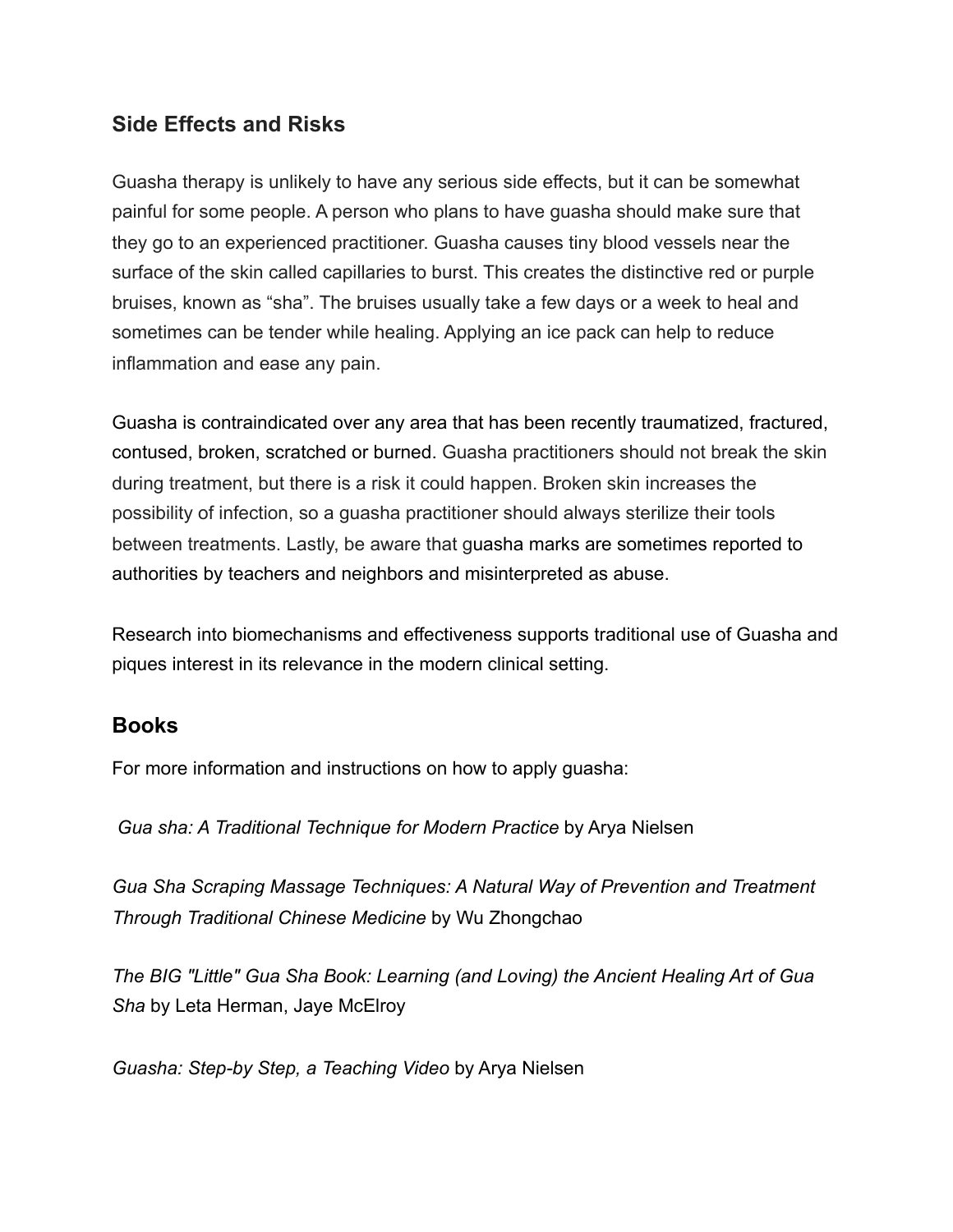### **References**

- 1. Nielsen, Arya, Nicola TM Knoblauch, Gustav J. Dobos, Andreas Michalsen, and Ted J. Kaptchuk. The effect of Gua Sha treatment on the microcirculation of surface tissue: a pilot study in healthy subjects. *EXPLORE: The Journal of Science and Healing* 3, no. 5 (2007): 456-466. <https://www.sciencedirect.com/science/article/pii/S1550830707001772>
- 2. Chiu, Jin-Yu, Meei-Ling Gau, Shu-Yu Kuo, Yung-Hsien Chang, Su-Chen Kuo, and Hui-Chuan Tu. Effects of Gua-Sha therapy on breast engorgement: a randomized controlled trial. *Journal of Nursing Research* 18, no. 1 (2010): 1-10. [https://pdfs.semanticscholar.org/ceca/](https://pdfs.semanticscholar.org/ceca/49dd66e486c3e22d8d6bb02a6b93c42956af.pdf) [49dd66e486c3e22d8d6bb02a6b93c42956af.pdf](https://pdfs.semanticscholar.org/ceca/49dd66e486c3e22d8d6bb02a6b93c42956af.pdf)
- *3.* Braun, Maximilian, Miriam Schwickert, Arya Nielsen, Stefan Brunnhuber, Gustav Dobos, Frauke Musial, Rainer Lüdtke, and Andreas Michalsen. Effectiveness of traditional Chinese 'gua sha' therapy in patients with chronic neck pain: a randomized controlled trial. *Pain Medicine* 12, no. 3 (2011): 362-369. <https://academic.oup.com/painmedicine/article/12/3/362/1829149>
- 4. Lauche, Romy, Klaus Wübbeling, Rainer Lüdtke, Holger Cramer, Kyung-Eun Choi, Thomas Rampp, Andreas Michalsen, Jost Langhorst, and Gustav J. Dobos. Randomized controlled pilot study: pain intensity and pressure pain thresholds in patients with neck and low back pain before and after traditional East Asian 'gua sha' therapy. *The American journal of Chinese medicine* 40, no. 05 (2012): 905-917. <http://tate.ee/wp-content/uploads/2016/10/Lauche...2012.pdf>
- 5. Xu, Qin-Yan, Jin-Sheng Yang, Bing Zhu, Li Yang, Ying-Ying Wang, and Xin-Yan Gao. The effects of scraping therapy on local temperature and blood perfusion volume in healthy subjects. *Evidence-Based Complementary and Alternative Medicine* 2012 (2012). <https://www.hindawi.com/journals/ecam/2012/490292/abs/>
- 6. Saenlee, Krittaya, Wichai Eungpinichpong, and Uraiwan Chatchawan. Immediate effects of Gua Sha therapy for reducing neck and shoulder pain associated with myofascial trigger point in computer users. *Journal of Medical Technology and Physical Therapy* 26, no. 2 (2014): 169-179. [https://www.tci-thaijo.org/index.php/](https://www.tci-thaijo.org/index.php/ams/article/view/66337) [ams/article/view/66337](https://www.tci-thaijo.org/index.php/ams/article/view/66337)
- 7. Wang, Xingze, Uraiwan Chatchawan, Saowanee Nakmareong, Atit Silsirivanit, Yingying Wang, Dongbei Xie, Jinsheng Yang, and Wichai Eungpinichpong. Effects of GUASHA on heart rate variability in healthy male volunteers under normal condition and weightlifters after weightlifting training sessions. *Evidence-Based Complementary and Alternative Medicine* 2015 (2015).